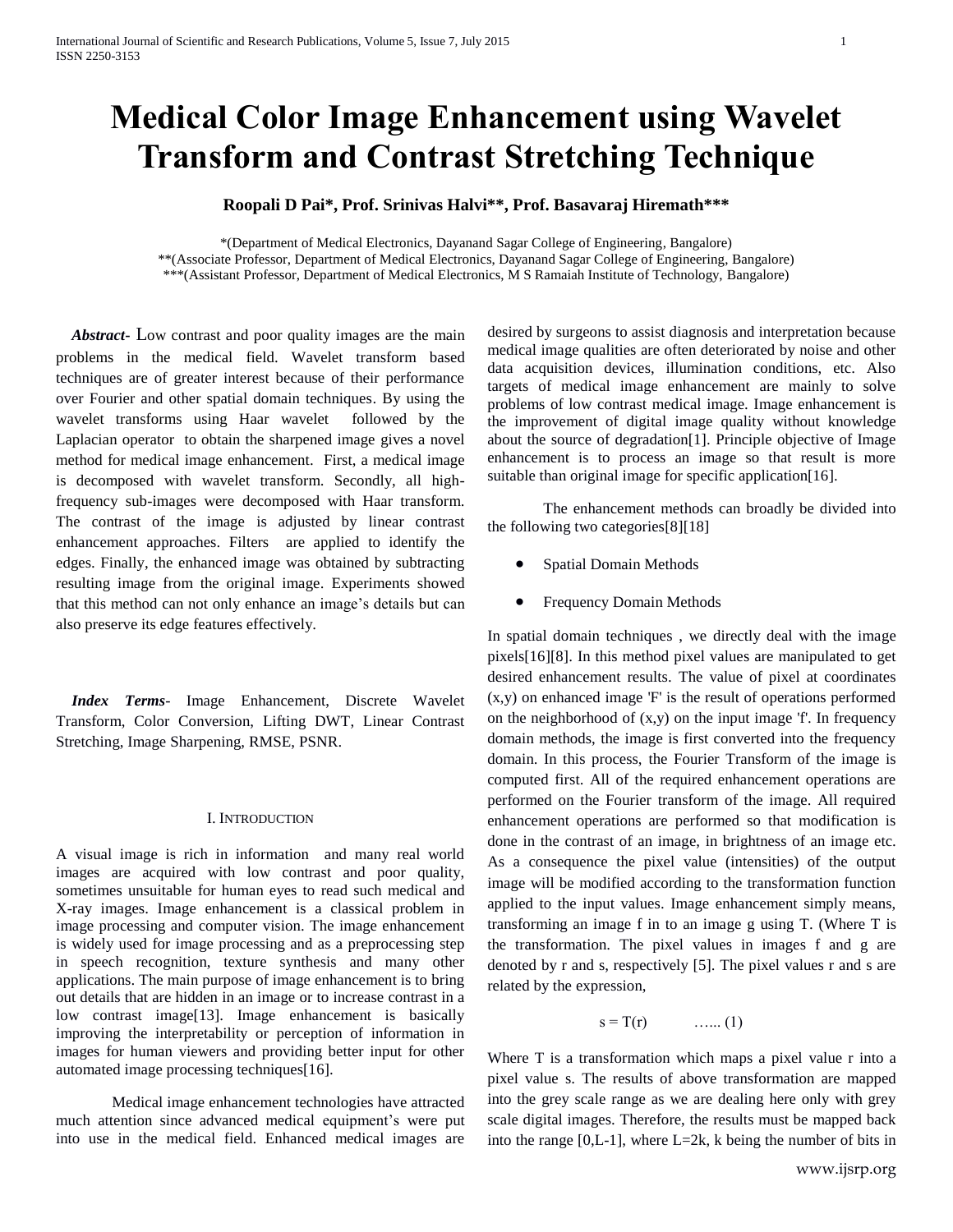the image being considered. Therefore, for an 8-bit image the range of pixel values will be[0, 255].

In conventional Fourier transform, we use sinusoids for basis functions. It can only provide the frequency information. Temporal information is lost in this transformation process. In some applications, we need to know the frequency and temporal information at the same time. Unlike Fourier transform, Wavelet transform shows localization in both time and frequency and hence it has proved itself to be an efficient tool for a number of image processing applications [4]. Fourier transform based methods are less useful because, they cannot work on nonstationary signals but wavelets can do. Hence wavelet based noise removal has attracted much attention of the researchers for several years. Unlike conventional Fourier transform, wavelet transforms are based on small waves, called wavelets. It can be shown that we can both have frequency and temporal information by this kind of transform using wavelets. Wavelet analysis is similar to Fourier analysis in the sense that it breaks a signal down into its constituent parts for analysis. Whereas the Fourier transform breaks the signal into a series of sine waves of different frequencies, the wavelet transform breaks the signal into its "wavelets", scaled and shifted versions of the "mother wavelet"[6].

$$
\psi_{a,b}(t) = \frac{1}{\sqrt{|a|}} \psi\left(\frac{t-b}{a}\right) \dots (2)
$$

Where  $a,b \in \mathbb{R}$ ,  $a \neq 0$ 

The parameter a is the scaling parameter or scale, and it measures the degree of compression. The parameter b is the translation parameter which determines the time location of the wavelet. If  $|a| < 1$ , then the wavelet in (2) is the compressed version (smaller support in time- domain) of the mother wavelet and corresponds mainly to higher frequencies. On the other hand, when  $|a| > 1$ , then  $\psi_{a,b}(t)$ has a larger time-width than  $\psi(t)$  and corresponds to lower frequencies. Thus, wavelets have time-widths adapted to their frequencies. This is the main reason for the success wavelets in signal processing and time-frequency signal analysis.

Wavelet is irregular in shape and compactly supported. It is because of these properties of being irregular in shape and compactly supported that make wavelets an ideal tool for analyzing signals of a non-stationary nature [7].

There are many types of Wavelets like Haar Wavelet, Shannon Wavelet, Meyer wavelet, Daubechies Wavelet etc. for the analysis. Daubechies wavelets are very famous but haar wavelet are the simplest among wavelet families and suited well for binary images.

Wavelet Transform can be classified into continuous and discrete. Discrete Wavelet Transform (DWT) based image coding has better performance than traditional DCT based image coding, The DCT is similar to the discrete Fourier transform: it transforms a signal or image from the spatial domain to the frequency domain . DCT is real-valued and provides a better approximation of a signal with few coefficients. This approach reduces the size of the normal equations by discarding higher frequency DCT coefficients[17]. The enhanced image is reconstructed by using inverse DCT and it will be sharper with good contrast. The discrete wavelet transform (DWT) provides sufficient information both for analysis and synthesis of the original signal, with a significant reduction in the computation time<sup>[8]</sup>.

DWT transforms, a discrete time signal to discrete wavelet representation[15]. By applying the 1-D discrete wavelet transform (DWT) along the rows of the image first, and then along the columns to produce 2D decomposition of image. DWT produce four sub bands low-low(LL), low-high(LH), highlow(HL) and high-high(HH).By using these four sub bands we can regenerate original image[10]. Theoretically, a filter bank shown in Fig. 1 should work on the image in order to generate different sub band frequency images. LL band contains more information whereas the remaining sub-bands constitutes the information of edges[3].



**Figure 1: Discrete wavelet transform**

#### *Motivation:*

Medical images are a special kind of images and are very important for diagnosis and correct interpretation. But images can be blur or may be of low contrast and poor quality. In such cases it will be difficult for surgeons to take the decisions. The principal objective of image enhancement is to modify attributes of an image to make it more suitable for a given task and a specific observer. Enhanced medical images are desired by surgeons to assist in diagnosis and interpretation. The result is more suitable than the original image for certain specific applications.

#### *Contribution:*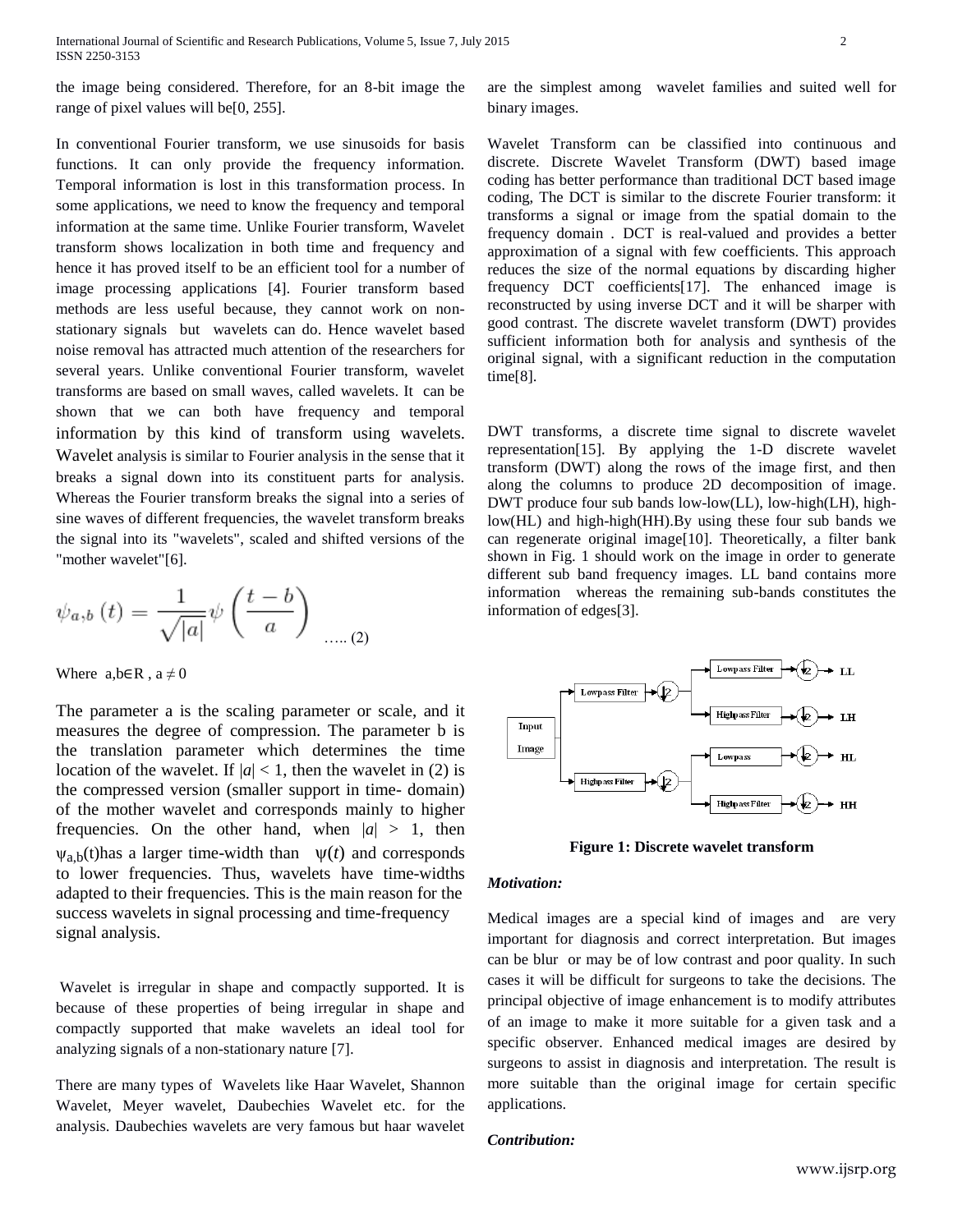The Lifting DWT is used for image decomposition. We also used Linear Contrast Stretching to increase the brightness followed by Laplacian filter for the edge detection. Finally enhanced image is obtained by subtractions the sharpened image from original image. So we get the enhanced image which is visually appealing and with high PSNR value and low RMSE.

#### II . LITERATURE SURVEY

Dr. Muna F. Al-Samaraie et. all [1] have proposed 'Medical Colored Image Enhancemet using Wavelet Transform Followed by Image Sharpening' where a novel method for enhancing and sharpening medical color digital images is given. Low contrast and poor quality are main problems in the production of medical images. By using the wavelet transforms with Haar transform followed by using the Laplacian operator to obtain the sharpened image. First, a medical image was decomposed with wavelet transform. Secondly, all high-frequency sub-images were decomposed with Haar transform. Thirdly, noise in the frequency field was reduced by the soft-threshold method. Fourthly, highfrequency coefficients were enhanced by different weight values in different sub-images. Then, the enhanced image was obtained through the inverse wavelet transform and inverse Haar transform. Lastly, the filters are applied to sharpen the image; the resulting image is then subtracted from the original image. Experiments showed that this method can not only enhance an image's details but can also preserve its edge features effectively. The parameters measured is PSNR which is satisfactory.

Yashu Rajput et. all [2] proposed 'Advanced Image Enhancement Based on Wavelet & Histogram Equalization for Medical Images' where Image enhancement is used to produce high quality pictures like Medical images. As the quality of the image is very much depends on environmental effects like light, weather or equipment that we used to capture the picture, images may loose important information which is required to enhance the quality of an image. So we have many techniques to recover the lost data to improve the quality of the picture .Non linear enhancement technique is used to increase the contrast level of an image like wavelet transform and Histogram Equalization. In this experiment it is found that this method enhance the contrast level of an image.

Ganesh naga sai Prasad et. all[3] proposed 'Image enhancement using Wavelet transforms and SVD' where Resolution and contrast are the two important attributes of an image. In this paper developed a method to enhance the quality of the given image. The enhancement is done both with respect to resolution and contrast. The proposed technique uses DWT and SVD. To increase the resolution, the proposed method uses DWT and SWT. These transforms decompose the given image into four sub-bands, out of which one is of low frequency and the rest are of high frequency. The HF components are interpolated using conventional interpolation techniques. Then we use IDWT to combine the interpolated high frequency and low frequency components. To increase the contrast, we use SVD and DWT. The experimental results show that proposed technique gives good results over conventional methods.

Anamika Bhardwaj et. all [4] proposed 'A Novel approach of medical image enhancement based on Wavelet transform' where, by using the wavelet transform and Haar transform, a novel image enhancement approach is proposed. First, a medical image was decomposed with Haar transform. Then again high frequency subimages were decomposed secondly noise in the frequency field was reduced by the soft threshold method. Then high frequency coefficients are enhanced by different weight values in different sub images. Then the enhanced image was obtained through the inverse Haar transform. Lastly, the image's contrast is adjust by nonlinear contrast enhancement approaches. Experiments showed that this method can not only enhance an image's details but can also preserve its edge to increase human visibility.

#### III. PROPOSED MODEL

Input images are medical images. We have used both grayscale and color medical images. Our method works well for non medical images as well.



**Figure 2 : The Image Enhancement Block for grayscale images**

## **Figure 3 :The Image Enhancement Block for color images**

## **Lifting DWT :**

In Lifting Scheme, the signal is divided into odd and even signals. Later, a sequence of convolution and accumulation techniques is applied[12].

Steps involved in Lifting Scheme are[11]:

- 1. SPLIT
- 2. PREDICT
- 3. UPDATE

## [1] SPLIT:

This step is performed in order to split the data into two smaller subsets i.e. even and odd

## [2] PREDICT:

Here, we make use of the even samples that are multiplied by the prediction operator to predict the odd samples. Then the detail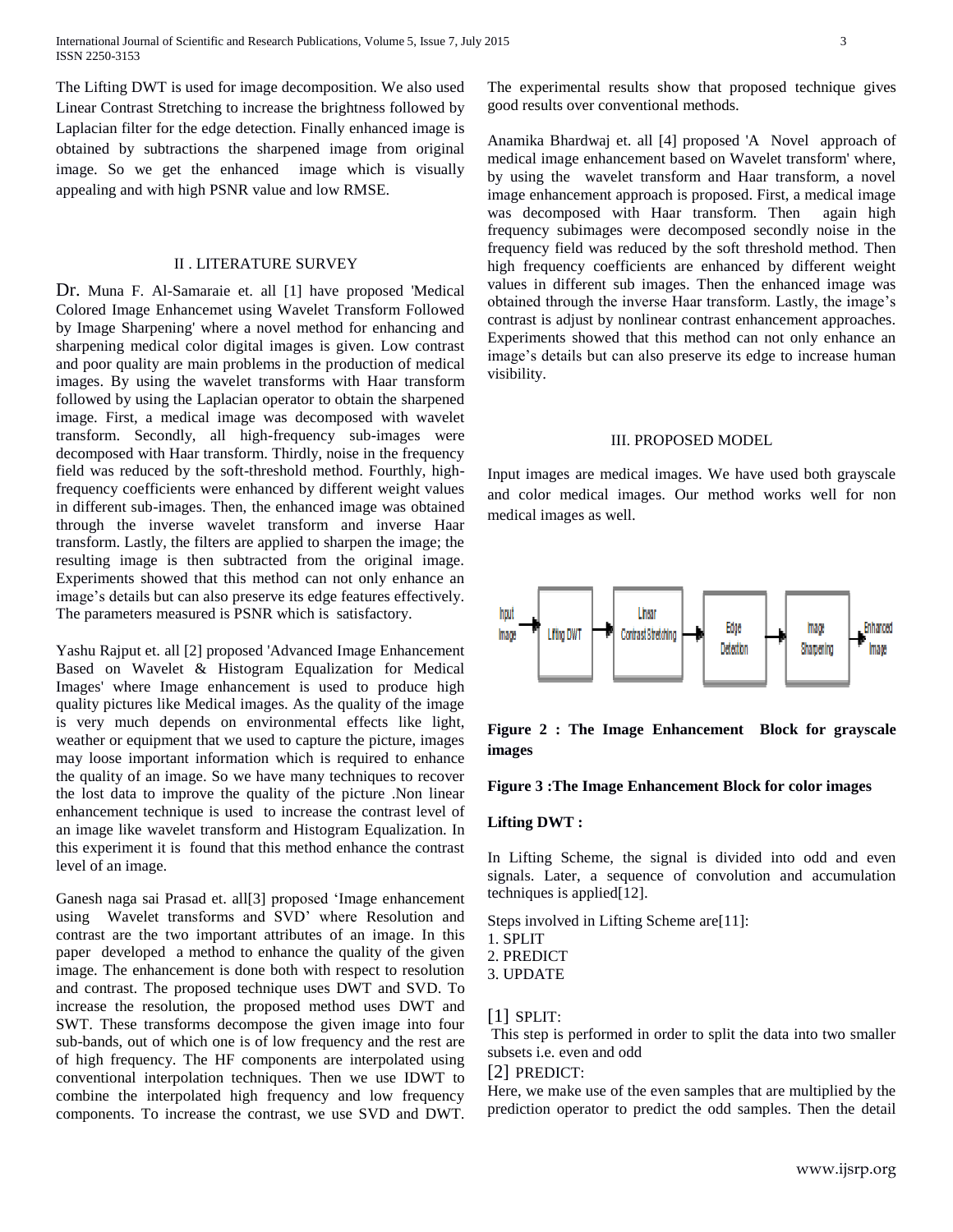coefficient is obtained by taking the difference between the odd sample and the prediction value.

#### [3] UPDATE:

In this phase, the even samples are updated with detail to get smooth coefficient



**Figure 4: Wavelet Transform: Lifting- based implementation**

## **RGB to HSV Conversion :**

Color vision can be processed using RGB color space or HSV color space. RGB color space describes colors in terms of the amount of red, green, and blue present. HSV color space describes colors in terms of the Hue, Saturation, and Value. In situations where color description plays an integral role, the HSV color model is often preferred over the RGB model. RGB defines color in terms of a combination of primary colors R,G and B but the HSV model describes colors similarly to how the human eye tends to perceive color[1].

Equations used for color conversion is as follows :

$$
H = \cos^{-1}\left\{\frac{\frac{1}{2}[(R-g)+(R-b)]}{\sqrt{(R-g)2+(R-b)(G-b)}}\right\} \dots (3)
$$
  

$$
S = 1 - \frac{3}{R+G+B}[\min(R, G, B)] \dots (4)
$$
  

$$
V = \frac{1}{3}(r+g+b) \dots (5)
$$

#### **Linear Contrast Stretching :**

Enhanced Image

> The stretch used to rescale image data into brightness values can make a drastic difference in the way that the image appears. You can adjust the parameters of the stretch in order to maximize the information content of the display for the features in which you are most interested. This process is referred to as contrast stretching because it changes contrast in the image[1]. Contrast refers to the relative differences in the brightness of the data values. This technique modifies the linear contrast stretch that was related to the value transformation of the brightness part of the image. It can be measured by the lowest value of the brightness contrast (grey level  $= 0$ ) to the highest value of the brightness contrast (grey level  $= 255$ ) to full the grey scale level. A brightness value of between 0-255 would be spread out and could be calculated with the equation below :

$$
g(x,y)=T[f(x,y)] \qquad \qquad \ldots (6)
$$

## where,

 $g(x,y) = A$  brightness value of the area in the image at the exit  $f(x,y)$  = The brightness value of the area at the entrance  $T =$ The function for the linear transformation

## **Edge Detection :**

Edges are significant local changes of intensity in an image. Edges typically occur on the boundary between two different regions in an image. Important features can be extracted from the edges of an image (e.g., corners, lines, curves). This method clearly defines the edges of the image. An edge point is a point at the location of a local intensity change. An edge detector is an algorithm that computes the edges in an image. Laplacian flter is used with eqn. [9]

$$
\nabla^{2} = \frac{4}{\alpha + 1} \begin{bmatrix} \frac{\alpha}{4} & \frac{1 - \alpha}{4} & \frac{\alpha}{4} \\ \frac{1 - \alpha}{4} & -1 & \frac{1 - \alpha}{4} \\ \frac{\alpha}{4} & \frac{1 - \alpha}{4} & \frac{\alpha}{4} \end{bmatrix} \dots (7)
$$

We have used the value for  $\alpha$  is 0.8

#### **Image sharpening :**

The new approach enhancement model in this research begins with brightness enhancement. The algorithm of this technique was processed according to the sharpening model, which on the first stage, the color information of the digital image are transformed into grayscale image. Then, linear contrast stretch approaches to enhance the brightness of the image. The image is then edge detected by finding the second derivative of the Laplacian operator. Finally, increase the sharpness of the image by subtracting the result with the original image.

This step subtracts the edge detection output from original image and hence gives the enhanced image

$$
f_{enh}(x, y) = f(x, y) - \nabla^2 T[f(x, y)] \dots (8)
$$

## IV. ALGORITHM

*Problem definition* : Medical images are a special kind of images and are very important for diagnosis and correct interpretation. But images can be blur or may be of low contrast and poor quality or sometimes are distorted by noise during acquiring and transmissions. In such cases it will be difficult for surgeons to take the decisions. The principal objective of image enhancement is to modify attributes of an image to make it more suitable for a given task and a specific observer. Enhanced medical images are desired by surgeons to assist in diagnosis and interpretation. The result is more suitable than the original image for certain specific applications.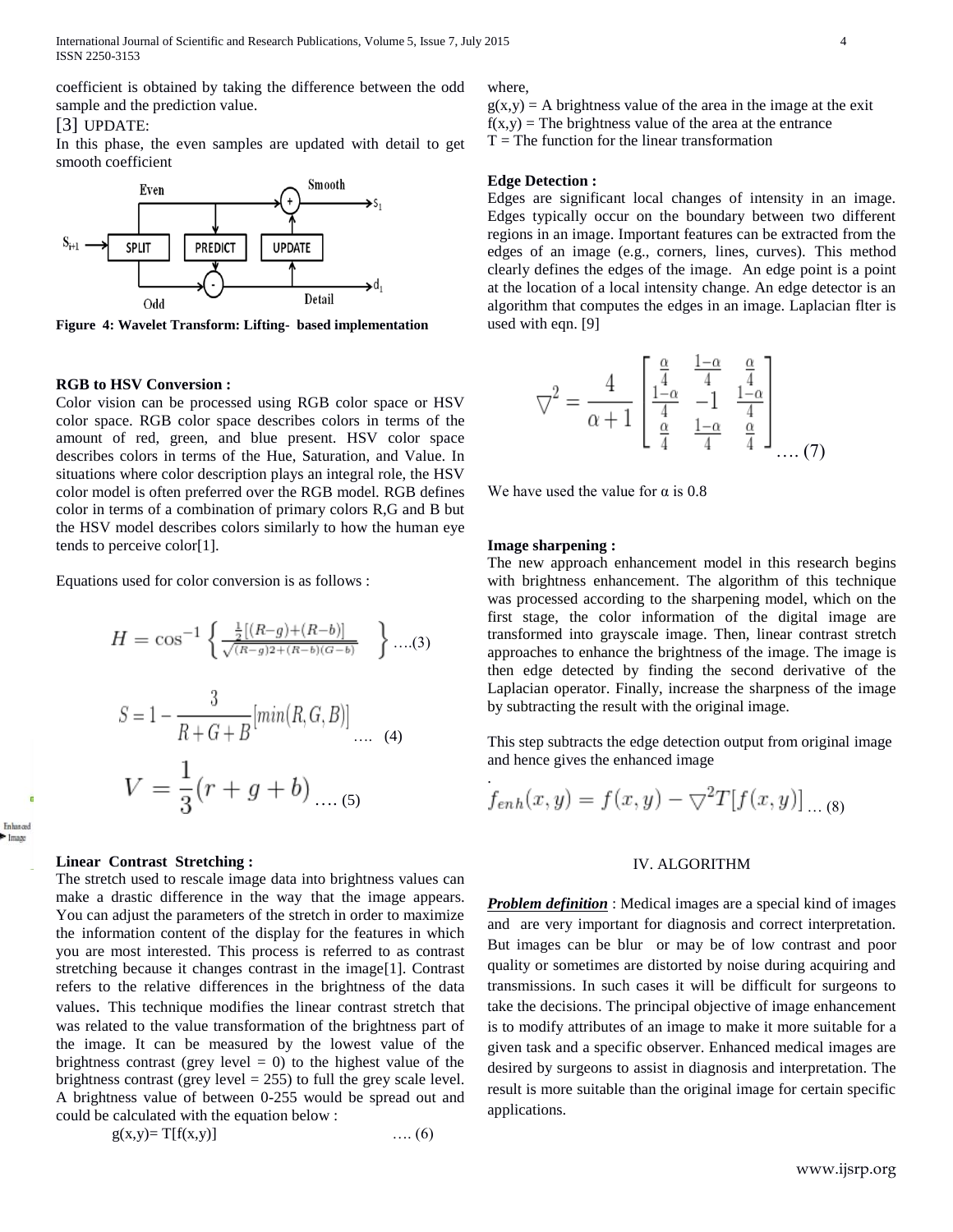#### *Objective:*

- To increase PSNR
- To decrease MSE, RMSE

**Input:** Medical image

**Output:** Enhanced mage

**Step 1:** Read the input image

**Step 2 :** Check the dimensions if it is 2 then go to Step 5 else go to step 3

**Step 3 :** Apply RGB to HSV conversion

**Step 4 :** Retain H and extract S and V

**Step 5 :** Apply Lifting DWT. Get LL,LH,HL,HH band

**Step 6:** Extract only LL band and resize into original image size

**Step 7 :** Apply Linear Contrast Stretching using equation

**Step 8: Perform Edge Detection using Laplacian filter** 

**Step 9:** Image sharpening by subtracting the output from step 8 from original image

**Step 10 :** Perform HSV to RGB conversion for color image

**Step 11 :** Enhanced image

**Step 12 :** Measure RMSE and PSNR

#### V. PERFORMANCE ANALYSIS & RESULT

For the set of input images performance of Lifting DWT with haar wavelet method followed by image sharpening is measured. Here for the purpose of performance measurement image with 256 x 256 resolution is used.

Subjective and objective evaluations are the types of evaluations which are helpful to examine the quality of the image. The image is observed by a human who has special knowledge of human visual system, in subjective evaluation. But this examining method of an image quality doesn't give efficient results because HVS, human vision system is complicated system.

So we choose subjective evaluation to measure the quality of an image. Various parameters are used to measure the image quality in objective evaluation of the image. Mean square error (MSE), Peak signal to noise ratio (PSNR), Root mean square error (RMSE) are the some of the metrics used here.

## **5.1. Performance parameters definition:**

# *5.1.1 Mean square error (MSE)*

Mean square error (MSE) is the quality measuring parameter which is used over a great extent, and is the simplest one among all other metrics. It is found by taking the average of the squared differences of the intensities of the original and estimated image  $[14][5]$ .

For an image of size  $M \times N$  the mean square error (MSE) is defined as :

$$
MSE = \frac{1}{MN} \sum_{x=0}^{M-1} \sum_{y=0}^{N-1} (f(x, y) - f_{enh}(x, y))^2
$$
...(9)

## *5.1.2 Root mean square error (RMSE)*

Root mean square error (RMSE) is the other quality examining metric of the image. It is obtained by taking square root over mean square error (MSE).

$$
RMSE = \sqrt{\frac{1}{MN} \sum_{x=0}^{M-1} \sum_{y=0}^{N-1} (f(x, y) - f_{enh}(x, y))^2 \dots (10)}
$$

## **5.1.3 P***eak signal to noise ratio (PSNR)*

Peak signal to noise ratio (PSNR) is widely used quality metric. It is measured in logarithmic scale in decibels (dB). By calculating the ratio of maximum signal power to the maximum noise power we can find the PSNR value of the corresponding image. If PSNR value of the image increases, the quality of the image also increases gradually[15].

Here L reflects the the maximum possible pixel value of the image .If the K channel is encoded with a depth of 8-bit, then L=  $2^8 - 1 = 255$ . PSNR is usually expressed in terms of the decibels scale .If a signal to noise ratio is high then the mean square error will be minimum[10].

Peak signal to noise ratio (PSNR) is defined as,

$$
PSNR = 10 \log_{10} \left( \frac{255^2}{MSE} \right)
$$
  
VI. RESULT  
VI.

The below figures shows the results of the existing DWT method and proposed Lifting DWT method. Grayscale medical image IM0006 and color medical image IM\_0016 are used, and the comparison of the original image, DWT image and proposed method image enhancement is displayed.

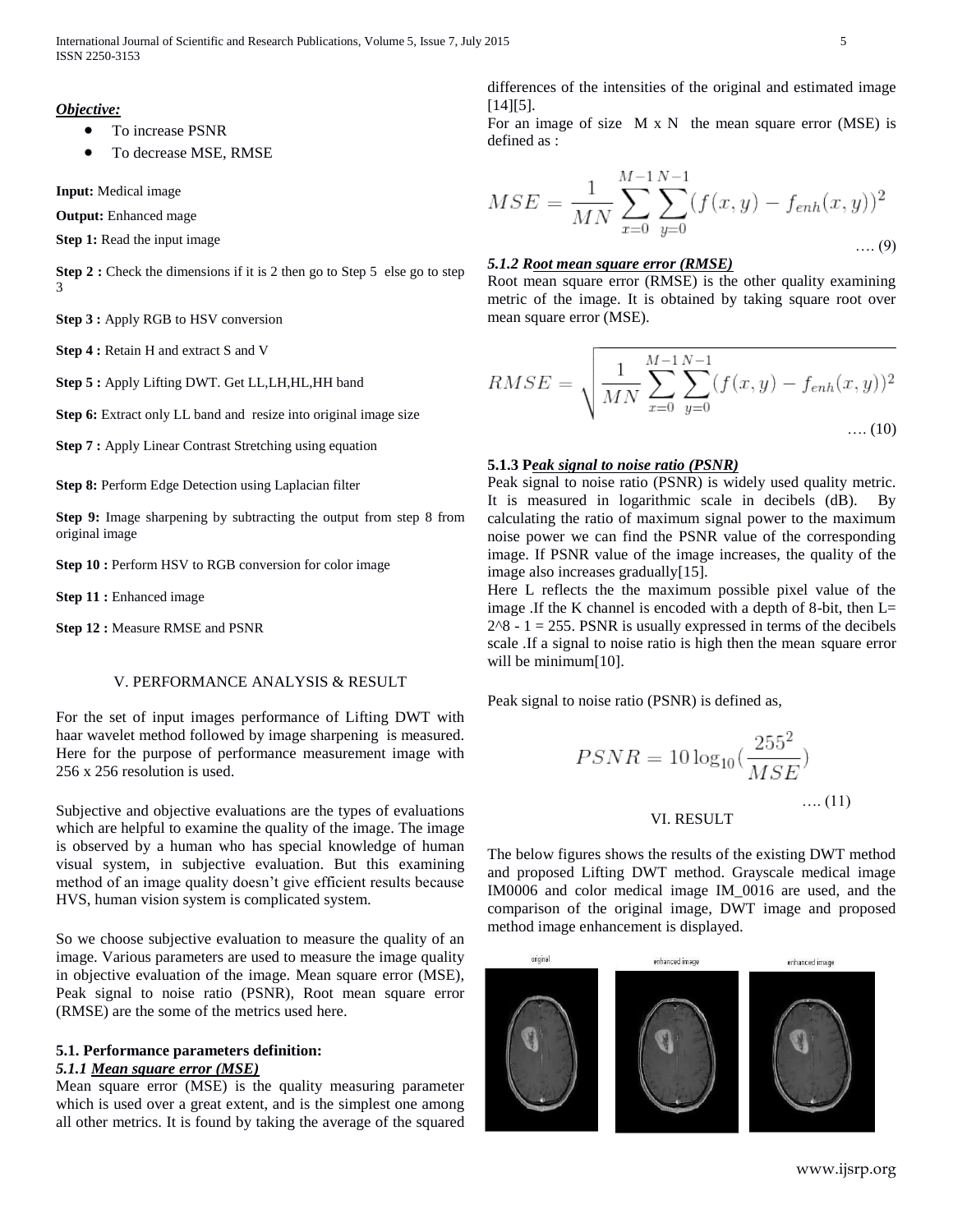#### **Figure 5 : Original grayscale Image, DWT Enhanced image ,Lifting DWT Enhanced Imag**



**Figure 6 : Original Color Image, DWT Enhanced image ,Lifting DWT Enhanced Image.**

From Table I, we observed that the PSNR value of the proposed Lifting DWT method is greater than the existing DWT method, and RMSE value is lesser than the existing method for different medical image input.

## **Table I: Comparison of RMSE and PSNR values for DWT method and proposed Lifting DWT method.**

| Image                        | <b>Existing Method</b> |          | Proposed Method |          |
|------------------------------|------------------------|----------|-----------------|----------|
|                              | <b>RMSE</b>            | PSNR(dB) | <b>RMSE</b>     | PSNR(dB) |
| IM 0006                      | 3.8321                 | 36.4621  | 2.5385          | 40.0392  |
| IM 0016                      | 5.3203                 | 33.6631  | 4.4323          | 35.2208  |
| IM $0004(1)$                 | 5.2129                 | 33.7893  | 3.3934          | 37.5181  |
| IM 0001-<br>$005 \text{dcm}$ | 6.0677                 | 32.4703  | 3.5967          | 37.0128  |
| r5b.jpg                      | 7.0077                 | 31.2202  | 5.7832          | 32.8943  |

### VII. CONCLUSION

An important problem of medical image enhancement based on wavelet transform is how to extract high-frequency information. Haar transform is used to decompose the high-frequency subimages of wavelets in this algorithm. This helps us to extract high-frequency information effectively. Different enhancement weight coefficients in different sub-images and Edge sharpening are used in the process of medical image enhancement. They can also help us to enhance a medical image effectively. Results of experiments show that the algorithm not only can enhance an image's contrast, but also can preserve the original image's edge property effectively. We use one level CDF 5/3 lifting DWT to decompose an image. The sharpening method procedure was experimented with additional steps. We first transform the image

from color image into grayscale, then begin edge detecting with Laplacian technique. The edge detected image is then subtracted

in the original image. The output image after enhancement of high quality.

## **REFERENCES**

r. Muna F. Al-Samaraie and Dr. Nedhal Abdul Majied Al Saiyd, "Medical red Image Enhancement Using Wavelet Transfrom followed by Image pening", Ubiquitous Computing and Communication Journal, vol. 6, Number

ashu Rajput, Vishwashvar Singh Rajput, Anita Thakur and Garima Vyas, vanced Image Enhancement Based on Wavelet & Histogram Equalization for ical Images", IOSR Journal of Electronics and Communication Engineering, 2, Issue 6 (Sep-Oct 2012), pp. 12-16.

3. Ganesh naga sai Prasad V , Habibullah Khan, Bhavana K ,Muralidhar Ch ,Tulasi Sai Kiran Ch, "Image enhancement using Wavelet transforms and SVD", International Journal of Engineering Science and Technology (IJEST),vol. 4, No.03 March 2012, pp. 1080-87.

4. Anamika Bhardwaj and Manish K.Singh, "A Novel approach of medical image enhancement based on Wavelet transform", International Journal of Engineering Research and Applications, vol. 2, Issue 3, May-Jun 2012, pp. 2356-2360.

5. Shivani Jain and and Jyoti Rani, "Image Enhancement Using Wavelets", International Journal of Innovative Research in Computer and Communication Engineering,vol. 2, Issue 5, May 2014, pp. 4131-4137.

6. M. Sifuzzaman, M.R. Islam and M.Z. Ali, "Application of Wavelet Transform and its Advantages Compared to Fourier Transform", Journal of Physical Sciences, vol. 13, 2009, pp. 121-134.

7. Yashu Rajput, Vishwashvar Singh Rajput , Anita Thakur and Garima Vyas4, "Advanced Image Enhancement Based on Wavelet & Histogram Equalization for Medical Images", IOSR Journal of Electronics and Communication Engineering ,vol. 2, Issue 6 (Sep-Oct 2012), pp. 12-16.

8. Gonzalez, R. C. and Woods, R. E. Digital Image Processing. (2nd ed). Addison-Wesley Longman Publishing Co., Inc. 2001.

9. Dr. Ziad M. Abood, "Edges Enhancement of Medical Color Images Using Add Images", IOSR Journal of Research & Method in Education, vol. 2, Issue 4 (Jul. –Aug. 2013), pp. 52-60.

10. Bagawade Ramdas P , Bhagawat Keshav S and Patil Pradeep M, "Wavelet Transform Techniques for Image Resolution Enhancement: A Study" ,International Journal of Emerging Technology and Advanced Engineering, vol. 2, Issue 4, April 2012, pp. 167-172.

11. Chung-Jr Lian, Ktian-Ftr Chen, Hong-Hui Chen and Liang-Gee Chen, "Lifting Based Discrete Wavelet Transform Architecture for JPEG2000", IEEE International Symposium on Circuits and Systems, 2001, pp. 445-448.

12. Tilo Strutz, "Wavelet Filter Design based on the Lifting Scheme and itsApplication in Lossless Image Compression", WSEAS Transactions on Signal Processing, Issue 2, vol. 5, February 2009, pp 53-62.

13. Sukhjinder Singh, R. K. Bansal and Savina Bansal, "Comparative Study and Implementation of Image Processing Techniques Using MATLAB", International Journal of Advanced Research in Computer Science and Software Engineering, vol. 2, Issue 3, March 2012,

14. Neha Tripathi and Krishna Gopal Kirar, "Image Resolution Enhancement by Wavelet Transform Based Interpolation and Image Fusion", vol. 4, Issue 8, August 2014, pp. 318-323.